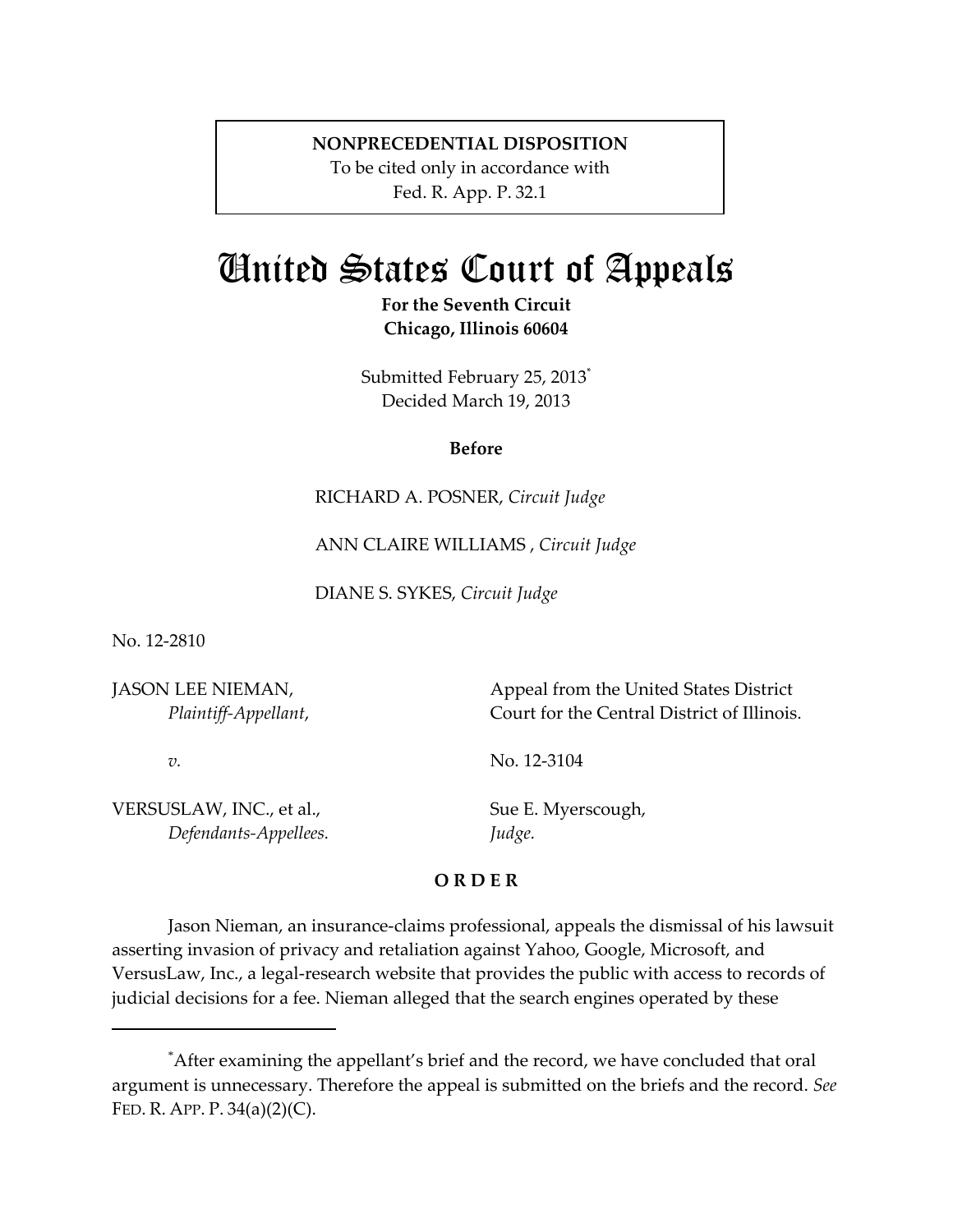companies have enabled potential employers to find documents related to a lawsuit he brought against a past employer; as a result, he contends, he has been passed over by these employers who might be wary of his litigiousness. The district court dismissed the complaint because all of Nieman's claims were premised on the defendants' publication of judicial records available to the public, which is privileged under the First Amendment. We affirm.

According to his complaint, Nieman discovered in 2009 that certain legal‐search websites (such as Lexis/Nexis.com, Justia.com, Leagle.com, and VersusLaw.com) were linking copies of documents from his prior lawsuit to his name. That litigation involved a former employer and was settled in 2011. When Nieman encountered difficulty obtaining another insurance job, he suspected that potential employers had learned of his prior lawsuit online and "blacklisted" him from employment opportunities. Nieman alleged that in late 2011 he wrote to each of the defendants and asked them to delink his court cases from their online search results. The defendants declined. Google pointed out that it simply aggregates information already published on the internet. VersusLaw responded that its publication of public records was protected by the First Amendment and that it would block links to public records only by court order.

Nieman asserted claims for (1) commercial misappropriation of his name; (2) intentional interference with current and prospective economic advantage; (3) unjust enrichment/civil conspiracy; (4) retaliation under the Illinois Human Rights Act and 42 U.S.C. § 1981; (5) violation of the Racketeer Influenced and Corrupt Practices Act; and (6) violation of the Lanham Act.

The district court dismissed the complaint for failure to state a claim. The court held that Nieman failed to state a claim under any of his theories of relief and that all of his claims were barred by the First Amendment, which privileges the publication of public records. Nieman's claims, the court stated, were premised on the fact that defendants' websites provided links to information and documents in the public record. Also, to the extent that Nieman's claims related to alleged invasions of privacy or defamation, the court held they were barred by the Communications Decency Act, which provides limited liability protection for online services as a publisher or speaker of the content from websites they index. 47 U.S.C. § 230(c)(1).

On appeal Nieman maintains that the First Amendment's protections are not absolute. Citing our decision in *Haynes v. Alfred A. Knopf, Inc.*, 8 F.3d 1222, 1232 (7th Cir. 1993), he argues that the First Amendment does not protect the publication of private facts in which the public has no legitimate interest and that would deeply offend a reasonable person. The defendants' publication of court documents from his prior lawsuit, he asserts,